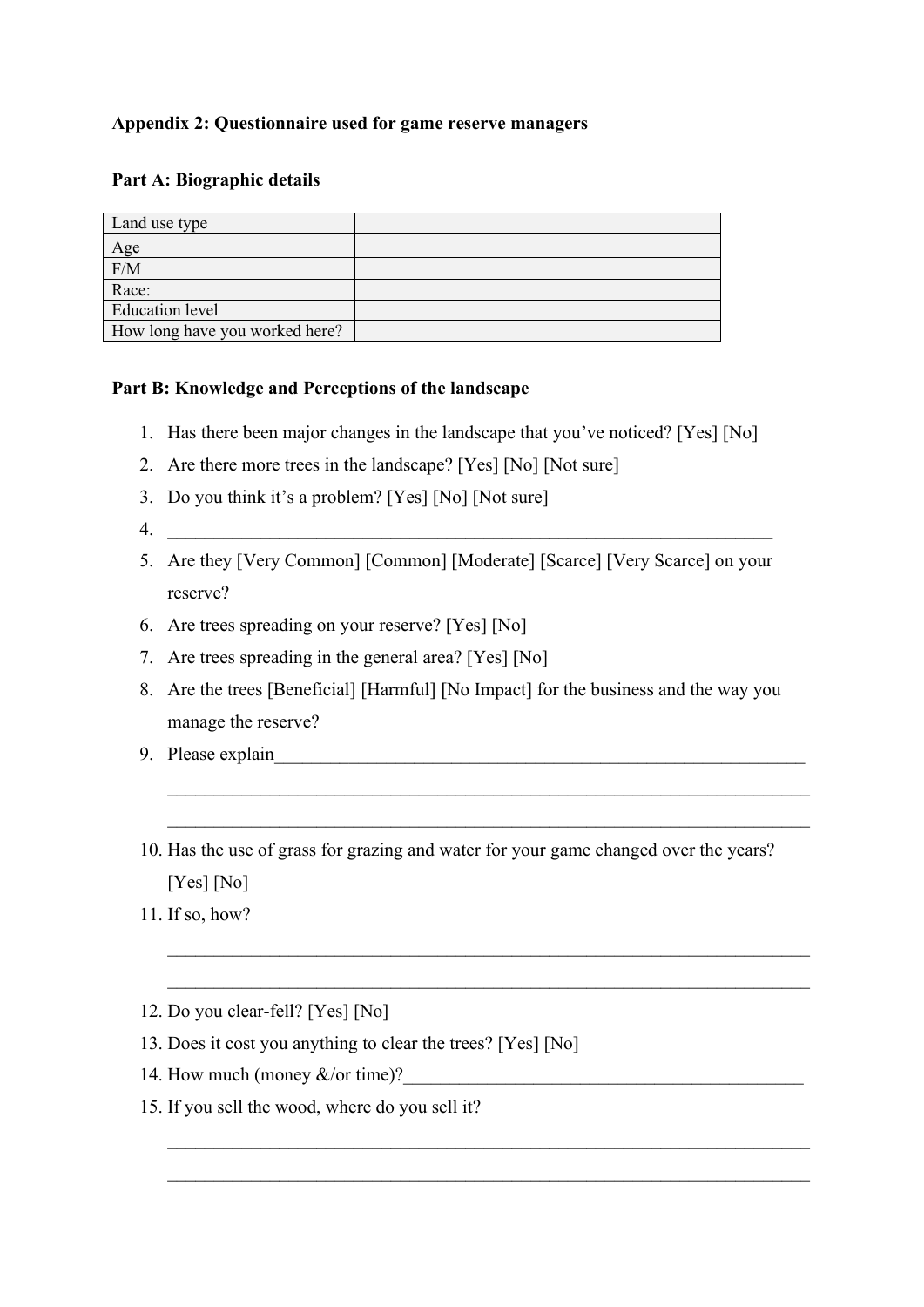- 16. How many hours a week do you harvest?
- 17. Do you employ someone to help you? [Yes] [No]
- 18. How many people?
- 19. Has the reserve's use of trees [Increased] [Remained Constant] [Decreased] over the last 10-20?

 $\_$  , and the set of the set of the set of the set of the set of the set of the set of the set of the set of the set of the set of the set of the set of the set of the set of the set of the set of the set of the set of th

 $\_$  , and the set of the set of the set of the set of the set of the set of the set of the set of the set of the set of the set of the set of the set of the set of the set of the set of the set of the set of the set of th

 $\_$  , and the set of the set of the set of the set of the set of the set of the set of the set of the set of the set of the set of the set of the set of the set of the set of the set of the set of the set of the set of th

 $\_$  , and the set of the set of the set of the set of the set of the set of the set of the set of the set of the set of the set of the set of the set of the set of the set of the set of the set of the set of the set of th

 $\_$  , and the set of the set of the set of the set of the set of the set of the set of the set of the set of the set of the set of the set of the set of the set of the set of the set of the set of the set of the set of th

 $\_$  , and the set of the set of the set of the set of the set of the set of the set of the set of the set of the set of the set of the set of the set of the set of the set of the set of the set of the set of the set of th

 $\_$  , and the set of the set of the set of the set of the set of the set of the set of the set of the set of the set of the set of the set of the set of the set of the set of the set of the set of the set of the set of th

 $\_$  , and the set of the set of the set of the set of the set of the set of the set of the set of the set of the set of the set of the set of the set of the set of the set of the set of the set of the set of the set of th

 $\_$  , and the set of the set of the set of the set of the set of the set of the set of the set of the set of the set of the set of the set of the set of the set of the set of the set of the set of the set of the set of th

- 20. Why?
- 21. Do you have any other bush management strategies?
- 22. What does that cost in both time and money?
- 23. How often do you have to do this? \_\_\_\_\_\_\_\_\_\_\_\_\_\_\_\_\_\_\_\_\_\_\_\_\_\_\_\_\_\_\_\_\_\_\_\_\_\_\_\_\_
- 24. What do you think is the main cause of the increased trees in the landscape?
- 25. Why do you think so?

26. What management strategy do you apply on the property?

27. Has it been a successful strategy or do you think it would be beneficial to do something else?